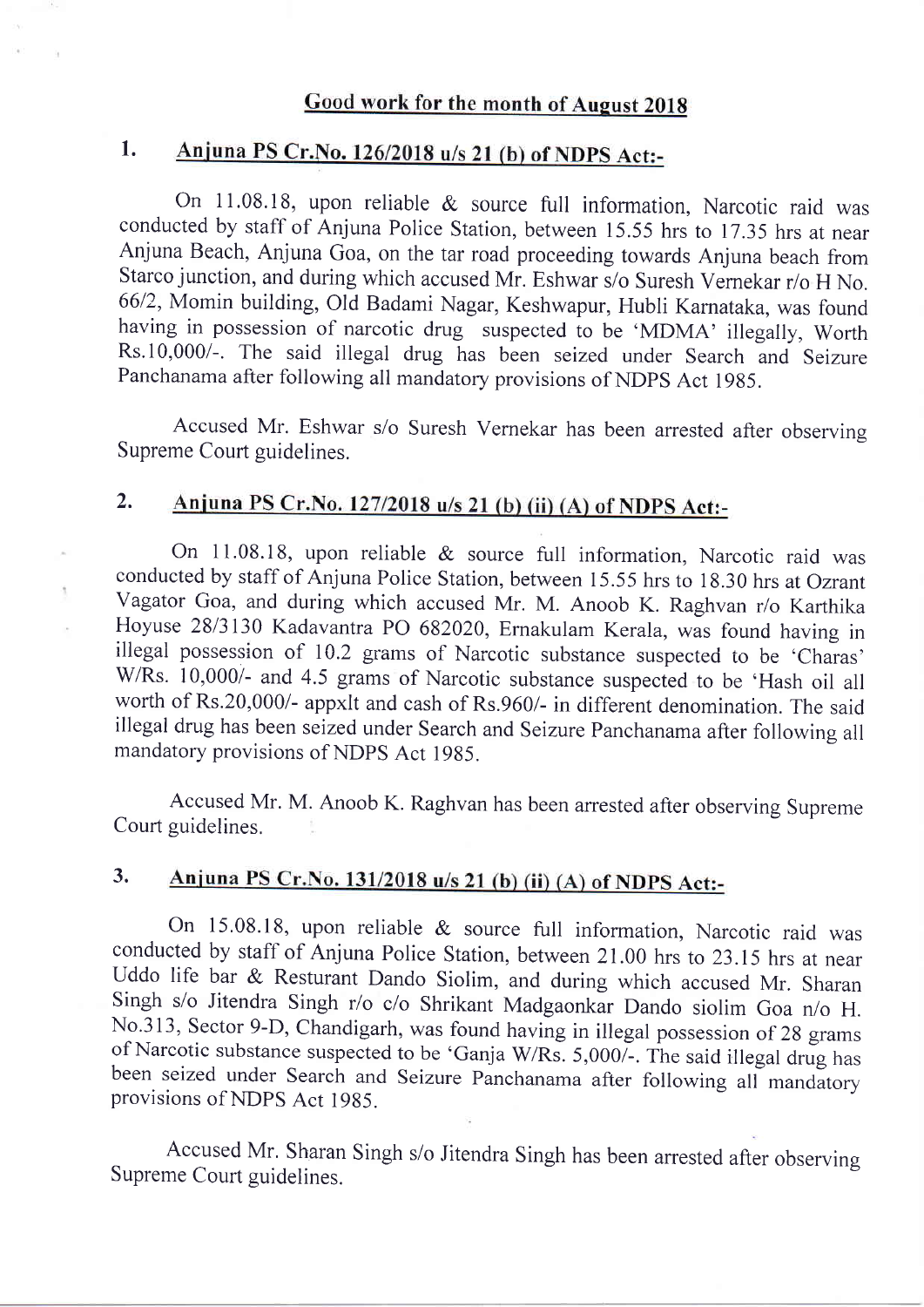# 4. Calangute PS Cr. No. 156/2018 u/s 20 (b) (ii) (A) of NDPS Act:-

On 20.08.18, upon reliable & source full information, Narcotic raid was conducted by staff of Calangute Police Station, between 02.10 hrs to 03.40 hrs at near Baga Restro bar, Saunta Vaddo, Baga Bardez Goa, and during which accused person Mr. Pawan Kumar s/o Suresh Ramannavar, r/o c/o Sea food shack, Baga, Bardez Goa, n/o 2535 Bogeri Oni, Mulgund Gadag Karnataka, was found having an illegal possession of narcotic drugs suspected to be Ganja weighing 145 grams, worth Rs. 2,500/- approximately. The said illegal drug has been seized under Search and Seizure Panchanama after following all mandatory provisions of NDPS Act 1985.

Accused Mr. Pawan Kumar s/o Suresh Ramannavar have been arrested after observing Supreme Court guidelines.

#### 5. Calangute PS Cr.No. 161/2018 u/s 20 (b) (ii) (A) of NDPS Act:-

On 30.08.18, upon reliable & source full information, Narcotic raid was conducted by staff of Calangute Police Station, between 13.15 hrs to 15.20 hrs at near Bollywood Discotheque, Tito's Lane, Baga Calangute Bardez Goa, and during which accused person Mr. Stephen Ugochukwu s/o Ezeh, n/o 123 street, Legal Department Zone 7, Abuja, Nigeria National, was found having an illegal possession of narcotic drugs of Ganja weighing 48 grams W/Rs.5,000/- and Charas weighing 17 grams W/Rs. 51,000/-all WRs.56,000/-approximately. The said illegal drug has been seized under Search and Seizure Panchanama after following all mandatory provisions of NDPS Act 1985.

Accused Mr. Stephen Ugochukwu s/o Ezeh, Nigeria National, have been arrested after observing Supreme Court guidelines.

## 6. Panaii PS Cr. No. 19412018 u/s 20 (b) (ii) (A) of NDPS Act

On 28.08.2018 at 13.15 hrs, Prasai Shetye, LPSI, Panaji Police Station on behalf of state complained that on 28.08.2018 between 10.30 hrs to 12.15 hrs at Bus stop shed near Joggers Park Circle, Altinho Panaji, the personal search of accused Mrs. Shalu w/o Vilas Kale, age 30 yrs r/o near Bal Bhavan, Campal, Panaji Goa n/o Mumbai Maharashtra, was taken during which he was found in illegal possession of illegal Narcotic Drugs suspected to be Ganja weighing 115 grams W/Rs. 11,500/approximately. The seized drug has been attached under seizure panchanama.

Accused Mrs. Shalu w/o Vilas Kale, age 30 yrs r/o near Bal Bhavan, Campal, Panaji Goa n/o Mumbai Maharashtra, was arrested on 28.08.2018 at 14.45 hrs, after observing Supreme Court guidelines.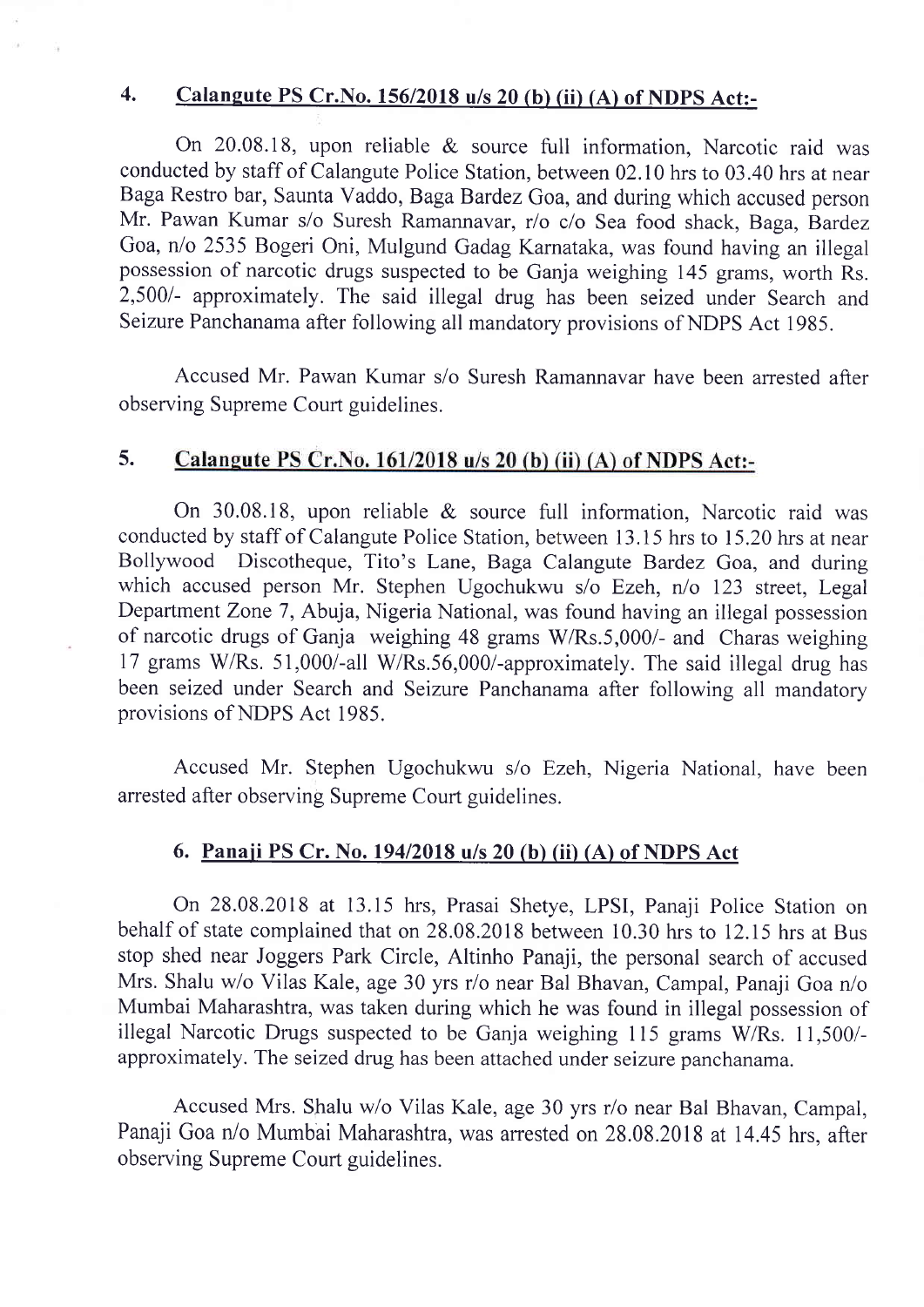## 10. Panaji PS Cr. No. 191/2018 u/s 20 (b) (ii) (A) of NDPS Act

On21.08.2018 at 18.10 hrs, Shri Kishor Ramanan, PSI, Panaji Police Station on behalf of state complained that on21.08.2018 between 13.50 hrs to 16.30 hrs at near Directorate of Tourism, Patto Panaji Goa, the personal search of accused Mr. Sayed Tamer s/o Hamed Quadri, age 26 yrs, r/o 9-4-134/9/A/15, Nadeem Colony, Tolichowki, Hyderabad, was taken during which he was found in illegal possession of illegal Narcotic Drugs suspected to be Ganja weighing 40 grams W/Rs. 4,000/approximately. The seized drugs has been attached under seizure panchanama.

Accused Mr. Sayed Tamer s/o Hamed Quadri, age 26 yrs, r/o 9-4-134/9/A/15, Nadeem Colony, Tolichowki, Hyderabad, was arrested on 21.08.2018 at 18.10 hrs. after observing Supreme Court guidelines.

## ll.Porvorim PS Cr. No. 108/2018 u/s 20 (b) (ii) (A) of NDPS Act

On21.08.2018 at 02.30 hrs, Ms. Pranita Mandrekar, LPSI, Porvorim P.S. on behalf of state complained that on 20.08.2018 between 20.35 hrs to 23.20 hrs in open place, opposite GCA ground, Porvorim Bardez Goa, the personal search of accused Sajim s/o Abdul Salam, age 20 yrs r/o Flat No. F-2, first floor, Nadavan Appartment-II, Green Hill Colony, Alto, Porvorim Socorro, Bardez Goa, was taken during which he was found in illegal possession of illegal Narcotic Drugs suspected to be Ganja weighing 55 grams W/Rs. 55,000/- approximately. The seized drugs has been attached under seizure panchanama.

Accused Sajim s/o Abdul Salam, age 20 yrs r/o Flat No. F-2, first floor, Nadavan Appartment-Il, Green Hill Colony, Alto, Porvorim Socorro, Bardez Goa, was arrested on 21.08.2018 at 02.30 hrs, after observing Supreme Court guidelines.

## l2.Pernem PS Cr. No. 135/2018 u/s 20 (b) (ii) (A) of NDPS Act

On 20.08.2018 at 21.45 hrs, Shri Praful Giri, PSI, Pernem P.S. on behalf of state complained that on 20.08.2018 between 18.30 hrs to 21.05 hrs at 21 Coconut Restaurant, Arambol, Pernem, the personal search of accused Chinedu Orazulume, age 26 yrs, presently residing at Morjim, n/o Nigeria, was taken during which he was found in illegal possession of illegal Narcotic Drugs suspected to be Ganja weighing 62 grams W/Rs. 10,000/- approximately & 06 grams of Charas W/Rs. 6,000/-, all W/Rs. 16,000/- approx. The seized drugs has been attached under seizure panchanama.

Accused Chinedu Orazulume, age 26 yrs, presently residing at Morjim, n/o Nigeria, was arrested on 20.08.2018 at 21.45 hrs, after observing Supreme Court guidelines.